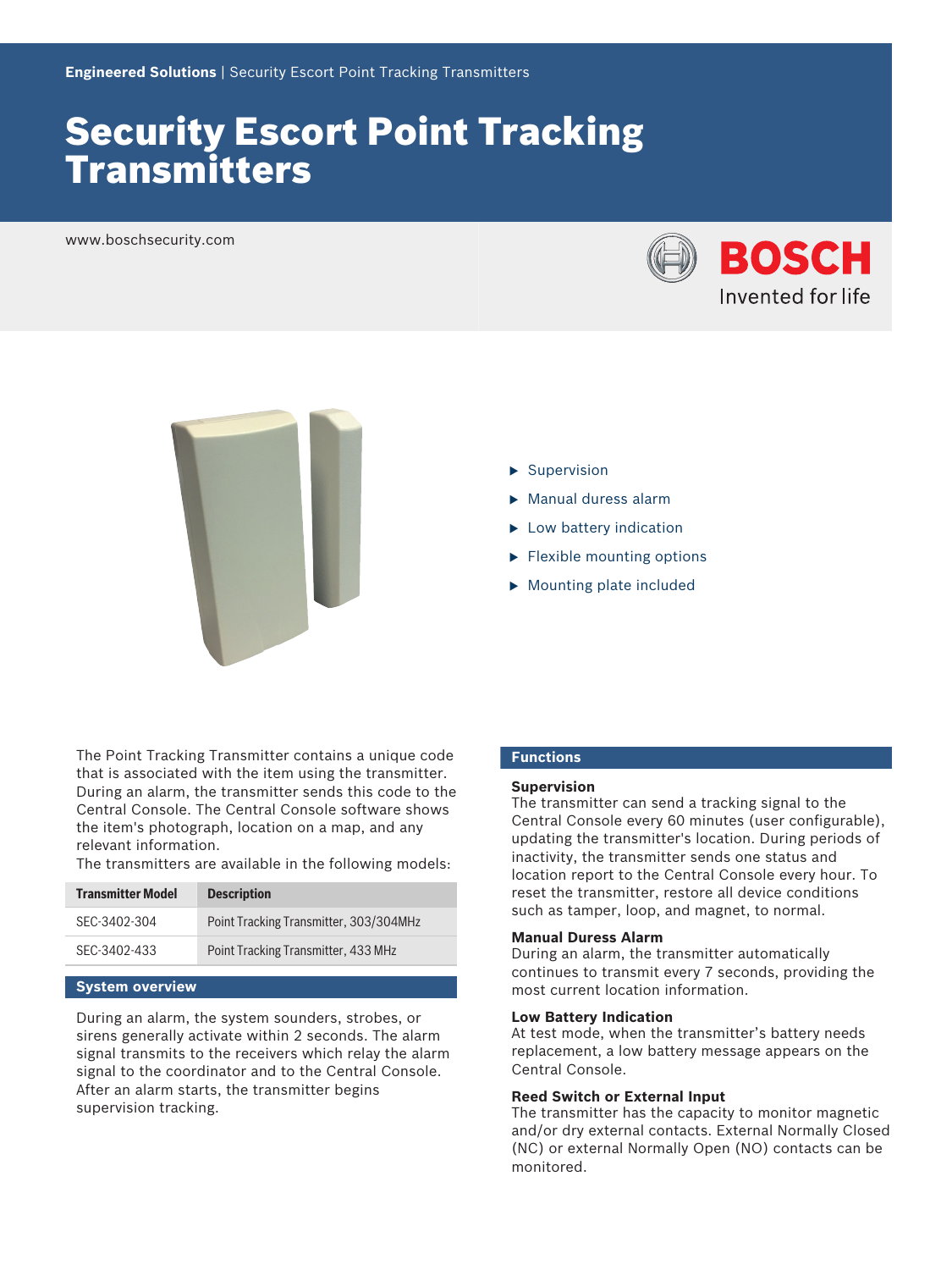### **Installation/configuration notes**

#### **Mounting Considerations**

The Point Tracking Transmitter includes a mounting plate and end-of-line resistor. You can configure the transmitter to monitor magnetic or dry external contacts.

- 1. Magnetic Contacts Mount the transmitter on the item and mount the magnet on a surface directly across from the item, such as a wall.
- 2. External Contacts Mount the transmitter on the item. Use the two wires connected to the terminals inside the transmitter and an end-of-line (EOL) resistor to connect the transmitter to the contact.

#### **Compatibility Information (SEC-3402-304)**

| Central Console Software | SE2000 Series |
|--------------------------|---------------|
| Transponder              | <b>FA500B</b> |
| Receiver                 | EA102A-304    |

## **Compatibility Information (SEC-3402-433)**

| Central Console Software    | SE3000 Series |
|-----------------------------|---------------|
| Security Escort coordinator | $SF-COR-433$  |
| Security Escort receiver    | SF-RCV-433    |

# **Technical specifications**

# **Transmission**

| Alarm Output:              | Normally Closed (NC) and Closed (C)                                                        |
|----------------------------|--------------------------------------------------------------------------------------------|
| Antenna Type:              | Internal                                                                                   |
| Tamper Output:             | NC.                                                                                        |
| Transmission<br>Frequency: | SEC-3402-304 - 303.825 or 304 MHz<br>selectable by dip switch<br>SFC-3402-433 - 433.42 MHz |
| Trouble Output:            | <b>Through Central Console</b>                                                             |

#### **Electrical**

| Power Source:               | 3 VDC lithium battery or 12 VDC in                                                                                                                        |
|-----------------------------|-----------------------------------------------------------------------------------------------------------------------------------------------------------|
| Battery Life:               | Approximately 5 years battery life under<br>normal operating conditions and with the<br>recommended battery types. Heavy usage<br>decreases battery life. |
| <b>Battery Replacement:</b> | Customer replaceable; Duracell <sup>®</sup> DL123A,<br>Energizer® EL123AP, Panasonic® CR123A                                                              |

#### **Physical**

| Color:                                  | <b>Beige</b>                                                                          |
|-----------------------------------------|---------------------------------------------------------------------------------------|
| Material:                               | Cycolac <sup>®</sup> ABS                                                              |
| Properties:                             | Indoor only, vandal resistant                                                         |
| Dimensions (without<br>Mounting Plate): | 3.8 cm x 8.3 cm x 0.3 cm<br>$(1.5$ in. x 3.3 in. x 0.1 in.)                           |
| Dimensions (with<br>Mounting Plate):    | 3.8 cm x 8.4 cm x 2.0 cm<br>$(1.5 \text{ in. x } 3.3 \text{ in. x } 0.8 \text{ in.})$ |
|                                         |                                                                                       |

#### **Environmental**

| <b>Operating Temperature:</b> | $-20^{\circ}$ C to $+65^{\circ}$ C    |
|-------------------------------|---------------------------------------|
|                               | $(-4^{\circ}$ F to +150 $^{\circ}$ F) |

#### **Trademarks**

Cycolac® is a registered trademark of SABIC Innovative Plastics IP B.V. Duracell® is a registered trademark of Duracell Inc., in the United States and/or other countries. Energizer® is a registered trademark of Eveready Battery Company, Inc. Panasonic® is a registered trademark of Panasonic Corporation.

# **Ordering information**

### **SEC-3402-304 Point tracking transmitter, 303/304MHz**

Contains a unique code that becomes associated with the item using the transmitter. Provides supervision, manual duress alarm, and low battery indication.

Order number **SEC-3402-304**

# **SEC-3402-433 Point tracking transmitter, 433MHz** Contains a unique code that becomes associated with the item using the transmitter. Provides supervision, manual duress alarm, and low battery indication. Order number **SEC-3402-433**